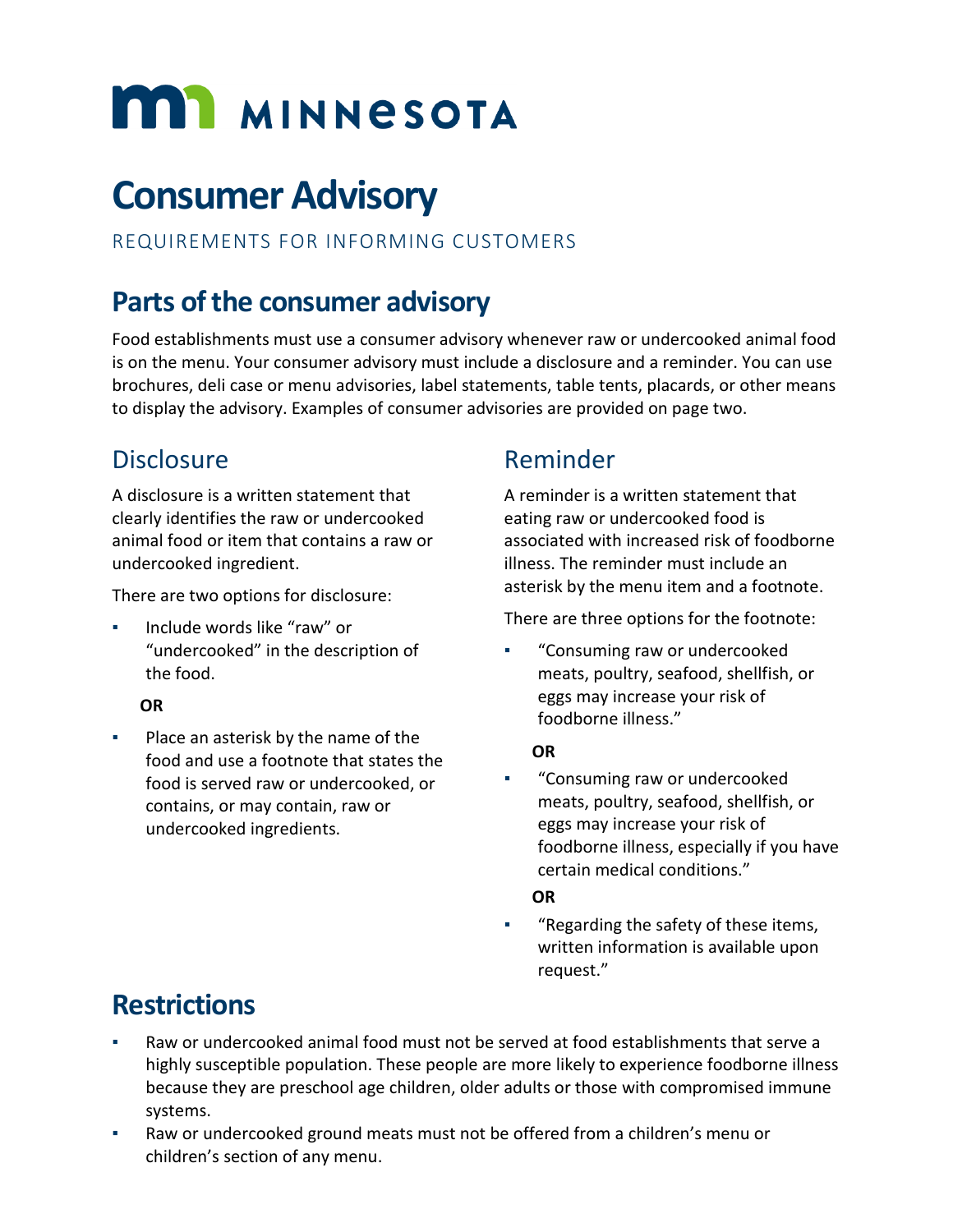## **Food commonly served raw or undercooked**

| <b>Raw or Undercooked</b><br><b>Animal Food</b><br>(proteins) | <b>Menu Items</b>                                                                                                                                                                                      |
|---------------------------------------------------------------|--------------------------------------------------------------------------------------------------------------------------------------------------------------------------------------------------------|
| <b>Beef</b>                                                   | Steak tartare, hamburgers, carpaccio, seared mechanically<br>tenderized steak                                                                                                                          |
| Poultry                                                       | Roasted duck                                                                                                                                                                                           |
| Eggs                                                          | Soft-cooked eggs (soft boiled, poached, sunny side up, over-easy)<br>Eggs used as an ingredient (Caesar salad, hollandaise, beverages,<br>aioli, tiramisu, mousse, meringue pie, puddings or custards) |
| Fish                                                          | Sushi, raw-marinated fish, cold smoked fish, ceviche, tuna<br>carpaccio, seared tuna, gravlax, crudo                                                                                                   |
| Shellfish                                                     | Oysters, clams, mussels                                                                                                                                                                                |

## **Examples of consumer advisories**

In these examples the **disclosure is in bold** and the *reminder is in italics*.

#### Oysters on the half shell (**raw oysters**)\*

Hamburger (**cooked to order**)\*

Ceviche (**raw fish**)\*

*\*Consuming raw or undercooked meats, poultry, seafood, shellfish, or eggs may increase your risk of foodborne illness.*

Oysters on the half shell\*

Hamburger\*

Ceviche\*

\***These items are served raw or undercooked, or contain, or may contain, raw or undercooked ingredients.** *Regarding the safety of these items, written information is available upon request.*

Two eggs\*served with grits and toast

Hamburger\*

Ceviche (**raw fish**)\*

*\****Eggs and hamburger may be served raw or undercooked.** *Consuming raw or undercooked meats, poultry, seafood, shellfish, or eggs may increase your risk of foodborne illness, especially if you have a certain medical condition.*